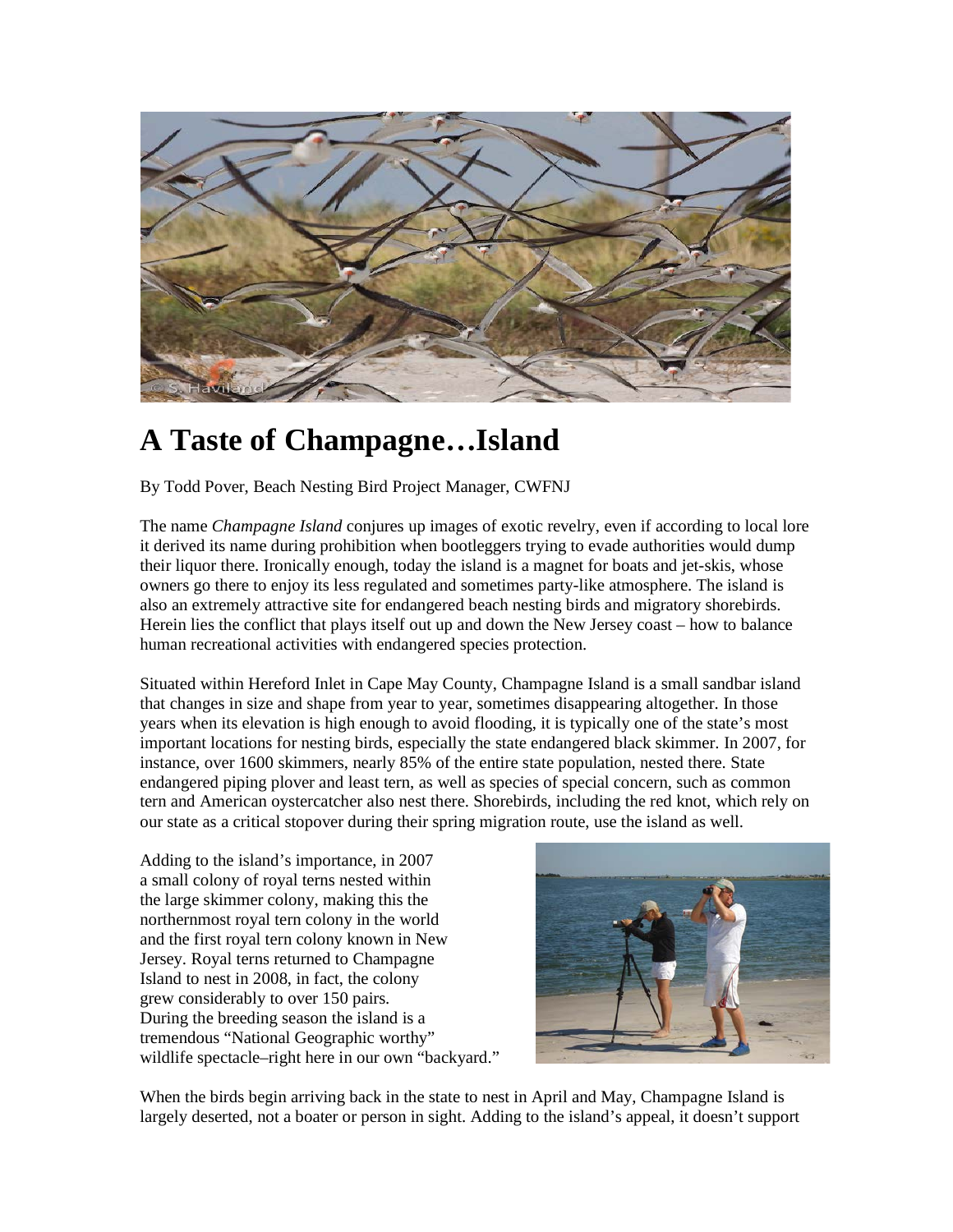any mammalian predators (such as red fox), which decimate ground nesting birds at many other coastal locations. Indeed, recent research conducted in New Jersey has shown that isolated predator-free inlet islands, such as Champagne Island, are especially important for nesting species such as American oystercatchers.

## *During the breeding season the island is a tremendous "National Geographic worthy" wildlife spectacle– right here in our own "backyard."*

As Memorial Day and the traditional Jersey Shore tourist season arrives, the picture changes dramatically. As if a switch was turned on, locations throughout the coastal area are deluged with visitors. Depending on the species, this is the same time beach nesting birds are about to lay their eggs or hatch their young. Because they are particularly sensitive to human disturbance, safeguards must be in place if the birds are to successfully produce young.



So how does the Conserve Wildlife Foundation of New Jersey (CWF) fit into this story? At the most basic level, through a contract with the state funded by the Anitra Oil Spill Settlement, we oversee the beach nesting bird project for the state's Endangered and Nongame Species Program (ENSP). Champagne Island is one of about 30 breeding sites statewide we closely monitor and manage through this project, including everything from intensive breeding surveys, to the placement of fence and signs to protect nesting sites, to public outreach.

Our involvement with Champagne Island doesn't stop there. This year we secured a two-year grant with the National Fish and Wildlife Foundation for the stewardship of beach nesting birds and migratory shorebirds within Hereford Inlet, including Stone Harbor Point, North Wildwood's Inlet Beach, and Champagne Island. As part of the grant, we hired a seasonal steward who was able to help increase the level of monitoring (i.e. bird surveys and patrolling to help control human disturbance) at all three of the sites. This effort, which will continue again next year, was particularly important at Champagne Island because the state's Division of Fish and Wildlife embarked on a more aggressive strategy to control the unfettered recreational use of the island this year. We were able to work alongside Division law enforcement officers and ENSP seasonal monitors to accomplish this goal. Our Hereford Inlet monitor also helped usher in new conservation policies at Stone Harbor Point and significantly increased the number of migratory shorebird surveys conducted within the inlet, including into the fall season.

We have also been working with the state and other conservation groups to develop long term policies to protect the wildlife using Champagne Island. The island has long been a favored destination for local boaters, but recent economic and social trends have incrementally increased the pressure on wildlife at Champagne Island and along the entire coast. Where once boaters and wildlife were able to better co-exist at Champagne Island, the sheer number of boat and jet-skis landing there has tipped the balance. Dogs running rampant, volleyball nets set up on weekends, and partying were no longer isolated incidents. A commercial jet-ski operator even began shuttling customers to the island for various recreational activities.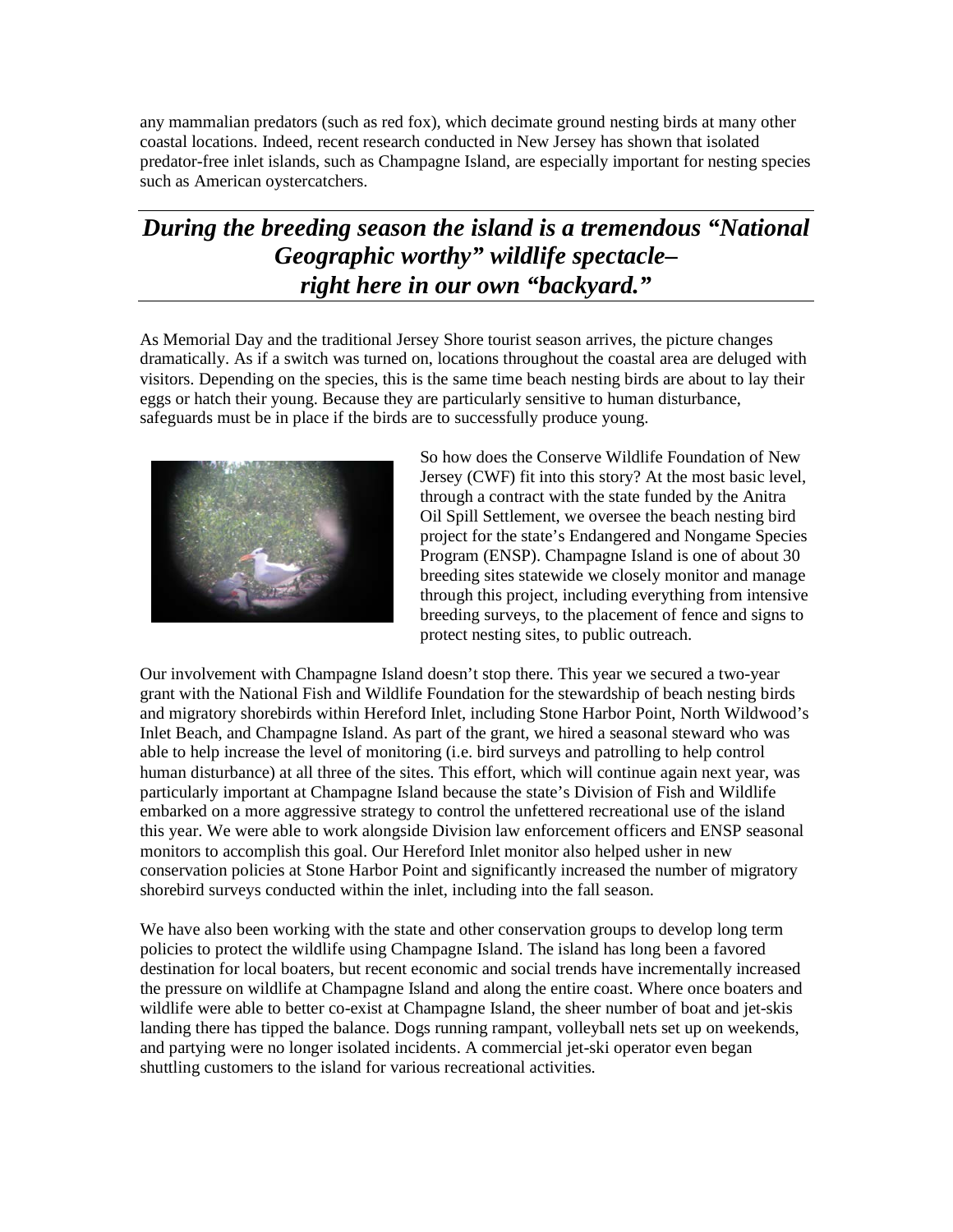On July  $4<sup>th</sup>$  2007, these activities peaked. At this time the situation came to the attention of several conservation groups within the state, who immediately began pressuring the state to address the matter. The situation was potentially most dire for the state's endangered black skimmers, as nearly the entire population was at this one site. Failure of the Champagne Island colony, which was a real threat, could wipe out productivity for the entire season. The state responded by increasing law enforcement at the island, expanding the protective buffer around the nesting colony and increased patrolling by ENSP seasonal monitors. These efforts led to success – over 700 young skimmers or nearly one chick per nesting pair fledged from the site.



Instead of this being the happy ending of the story, in some ways it was just the beginning. Portions of Champagne Island lie within the boundaries of three municipalities - Stone Harbor, North Wildwood, and Middle Township – although none of them have taken a stake in managing or regulating the island. This was part of its popularity as it helped create an "anything goes" attitude with some of the public using the island. The state's ESNP realized it needed to change this. Last winter, with the assistance of our Beach Nesting Bird Project Manager, it began formulating a long-term strategy for the site. Record searches revealed that Champagne Island is actually on lots/blocks owned by the state, so plans were made to designate it as part of the nearby Cape May Wetlands Wildlife Management Area. This would allow the state to better enforce rules to prevent people from entering critical nesting, foraging, and migration areas, and in particular from bringing dogs to the island. Appearances were made before the state's Tidelands Resource Council to secure management rights for the Division of Fish and Wildlife over the tidal waters immediately surrounding the island. A management plan was developed to guide how conservation would be implemented at the island. Key to the plan was the concept that human use would be accommodated when, where, and to the extent it didn't jeopardize the island's nesting and migratory birds - protection of wildlife would take precedent.

With these steps accomplished, ENSP and CWF were more prepared than ever for the bird's arrival when the spring of 2008 rolled around. Unfortunately, Mother Nature had some other ideas. A series of moderate coastal storms over the winter had all but destroyed a dune system that had formed on the island and was previously the centerpiece of the nesting colonies. Not only was there less area for birds to nest on the island, but it was much lower too, making it more susceptible to flooding. Nonetheless, protective fence was erected and monitoring began. By late